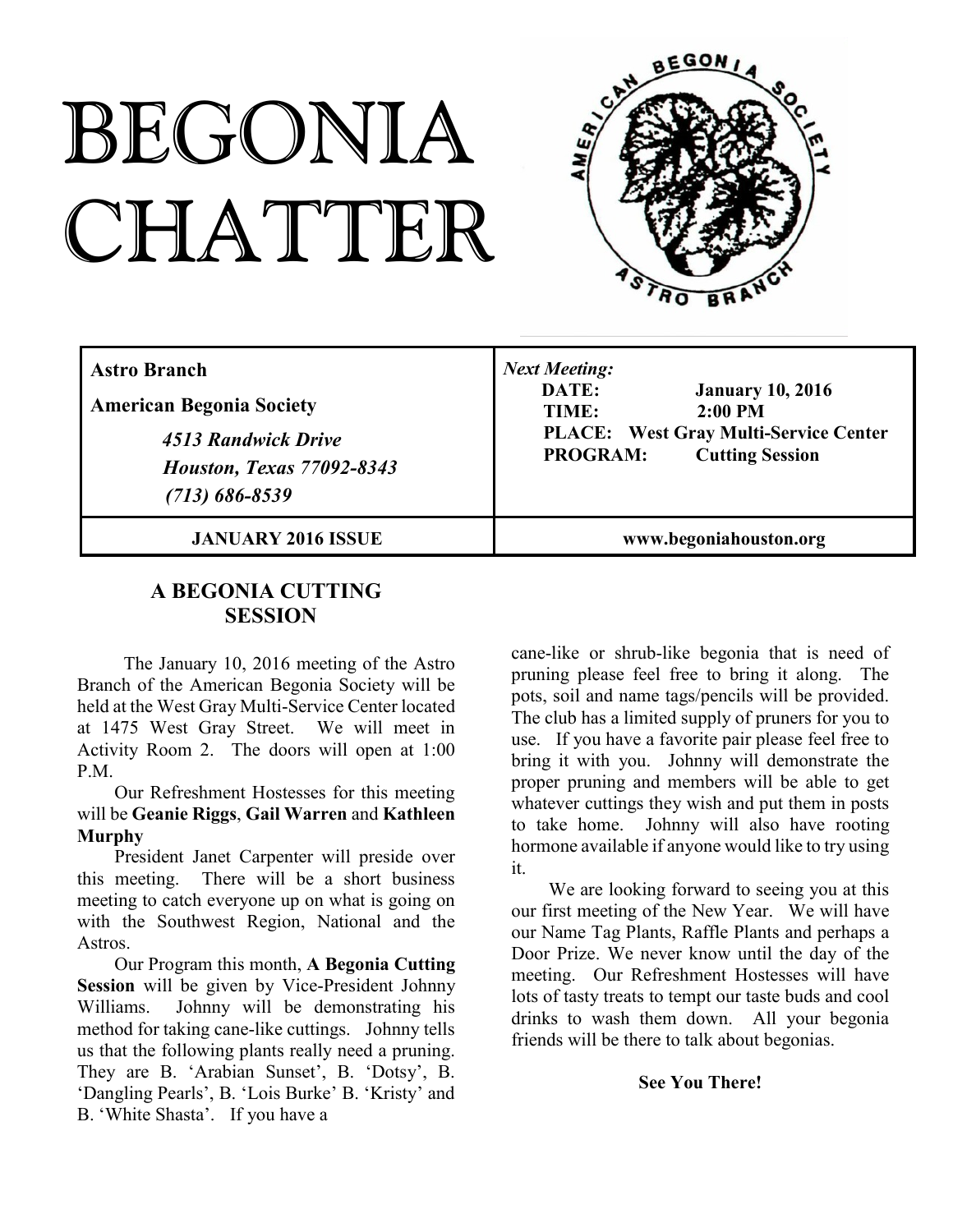# **MINUTES OF THE DECEMBER 6, 2015 BUSINESS MEETING AND CHRISTMAS PARTY**

The December 6, 2015 Business Meeting and Annual Christmas Party was held at West Gray Multi-Service Center located at 1475 West Gray Street in the Gymnasium (due to Early Voting occupying the Activity Rooms). The meeting was called to order at 2:15 by President Janet Carpenter following our feasting and fellowship time. Janet thanked everyone who participated in bringing food for the Christmas Party. As usual the ASTRO'S members are wonderful cooks and the feast was marvelous!

Janet then introduced our guest, Beverly Winkelman, who is a former member of the Astros. Beverly came to this party as the guest of Brenda Andrews.

Minutes from the November meeting were published in the Begonia Chatter and were approved with no changes.

In the Treasurer's report Tom Keepin said we continue to keep a healthy balance.

Sunshine Chair, Ruby Lewellyn, had cards for us to sign. They were a Get Well card for Cheryl Lenert, who was home sick with pneumonia and a Thank You card for Mike Lowery of Another Place In time for the poinsettias he donated for this party and for all he has done for the ASTROS through the years. Another Place In Time is closing their retail operation at the end of December. We then wished Get Well wishes for Tom Anderson and his doggie as both have had serious medical issues lately. Tom was present to receive the good wishes (but his doggie wasn't).

The Begonia Of The Month was B. 'Satin Ribbons' though we were not positive of its name. It was brought in by Jane Anderson.

Vice President Williams, said our program for January will be to bring back the seeds we planted at the November 1, 2015 meeting. At this time we will see everyone's progress and get information on "next steps" in their care. The January meeting date is not yet confirmed, but Tom will notify us as soon as it is.

The Business Meeting was adjourned and we proceeded with the Gift Exchange part of the Christmas Party. Each member was given a raffle ticket and the drawing was done by Vice-President Johnny Williams. Everyone there had brought a wrapped gift so this was a lot of fun and we all went home with new treasures.

The meeting was adjourned at approximately 3:10 P.M. with wishes for a happy and healthy Christmas and New Year! Respectfully submitted, Donna Williams, Secretary

## **PHOTO GALLERY**

Unfortunately there will be no Photo Gallery from our Christmas Party. Our photographer Tom Anderson was busy taking pictures during the Feasting and the Gift Exchange and returned the camera to Tom Keepin. When Tom and Peter tried to retrieve the pictures they were not there. The pictures from the November meeting and pictures taken after the Christmas party were there, but nothing from the Christmas Party. We have no explanation as to what happened as it has never happened before.

We apologize as we know everyone looks forward to the Photo Gallery. Tom

## **NEW E-MAIL ADDRESS**

Please make note that we have a new e-mail address for Debra Norris. Debra is having trouble with the address we currently have due to her server. Please make note of the new address as this is the one we will use from this date forward.

Debra Norris debra.norris@att.net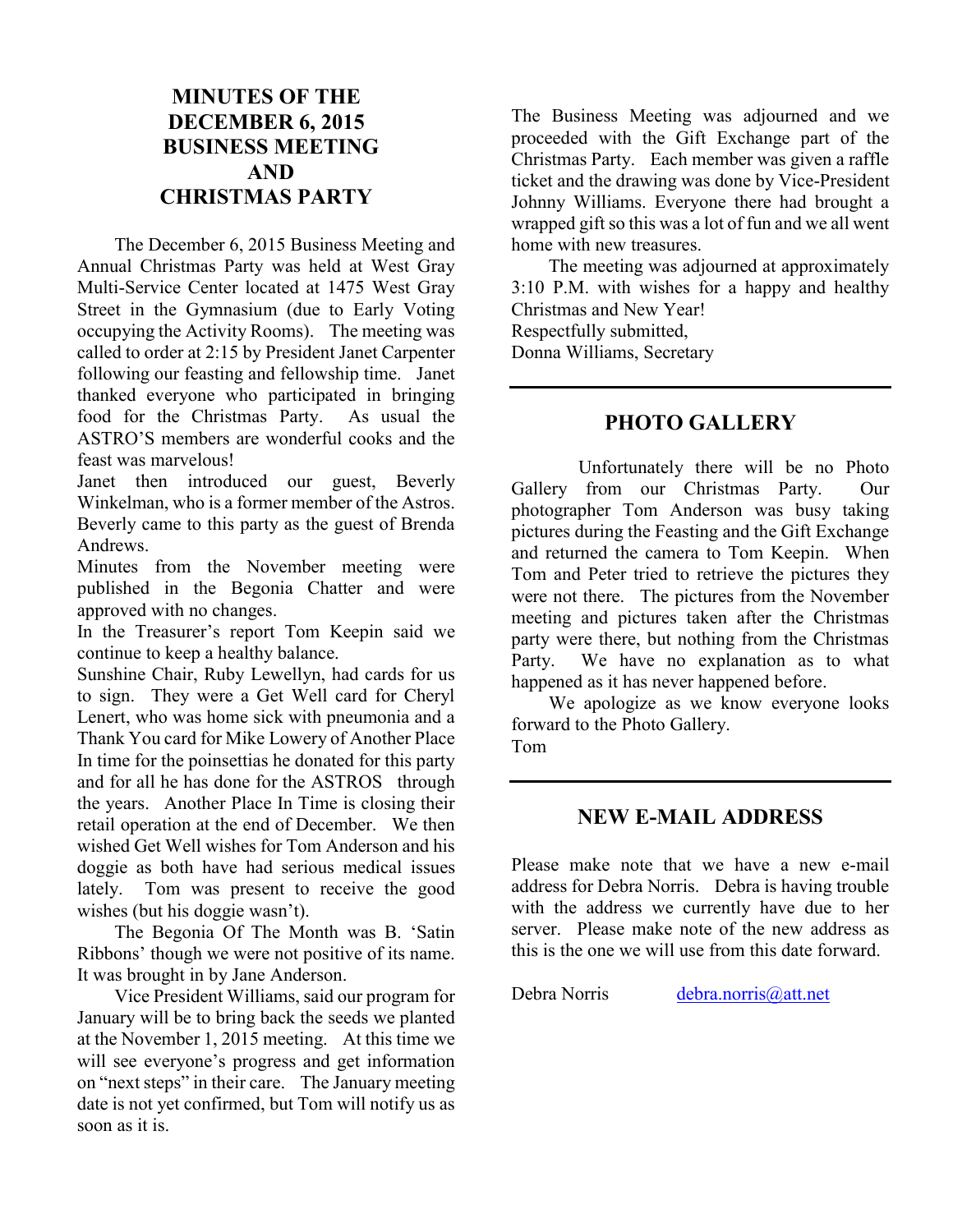# **PRUNING, PLANTING AND TRANSPLANTING**

#### **January**

| $4^{th}$ , $5^{th}$ & $6^{th}$ | Scorpio   |
|--------------------------------|-----------|
| 9 <sup>th</sup> & $10^{th}$    | Capricorn |
| $13^{th}$ & $14^{th}$          | Pisces    |
| $18^{th}$ & $19^{th}$          | Taurus    |
| $22nd$ & $23rd$                | Cancer    |
| 31 <sup>st</sup>               | Scorpio   |

## **February**

| $1st$ & $2nd$                  | Scorpio   |
|--------------------------------|-----------|
| $5^{th}$ , $6^{th}$ & $7^{th}$ | Capricorn |
| $10^{th}$ & $11^{th}$          | Pisces    |
| $14^{th}$ & $15^{th}$          | Taurus    |
| $18^{th}$ & $19^{th}$          | Cancer    |
|                                |           |

- Planting and Transplanting are best done in Cancer, Scorpio and Pisces with Cancer being the best.
- Best Pruning for quick growth is first Taurus and then Capricorn.



# **WEATHER FORCAST FOR JANUARY 2016**

According to the United States Weather Service Houston and surrounding area falls in Region 7 of the National Weather Map. Here is what they predict our weather will be like for the month of December.

Our temperatures will be slightly above normal and our precipitation will be slightly above normal. Our temperatures should average from 35 degrees in the North to 45 degrees in the South. Our coolest temperatures for January will be January  $4^{th}$  thru  $7^{th}$ ,  $11^{th}$  thru  $14^{th}$ ,  $16^{th}$  thru  $20^{th}$ <br>and  $27th$  thru  $31^{st}$ . Our warmest January Our warmest January temperatures will be January 2<sup>nd</sup> & 3<sup>rd</sup>, 9<sup>th</sup> & 10<sup>th</sup> and  $23^{\text{rd}}$  thru  $26^{\text{th}}$ . There will be rain and freezing rain and snow in the North and mostly rain in the South January  $3^{rd}$  thru  $5^{th}$ ,  $10^{th}$  thru  $12^{th}$ ,  $15^{th}$  thru  $17<sup>th</sup>$  and  $26<sup>th</sup>$  thru  $29<sup>th</sup>$ . There will be widely scattered rain and snow, otherwise. It will be windy at times. There is a low threat of severe weather.

# **HAPPY BIRTHDAY TO YOU!**

Birthday wishes go out to all our members born in this month on January.

| Leigh Boyer            | January 16 <sup>th</sup> |
|------------------------|--------------------------|
| <b>Susan Daugherty</b> | January 27 <sup>th</sup> |
| Charles Jaros          | January 26 <sup>th</sup> |
| Cheryl Lenert          | January 24 <sup>th</sup> |
| Ruby Lewellyn          | January 2 <sup>nd</sup>  |
| Malcolm McCorquodale   | January 17th             |
| Debbie Perillo         | January 23rd             |

"Today is a day to enjoy being with friends. To look back on where you've been and to look forward to the special times the future holds for you."

## **HAPPY BIRTHDAY!**